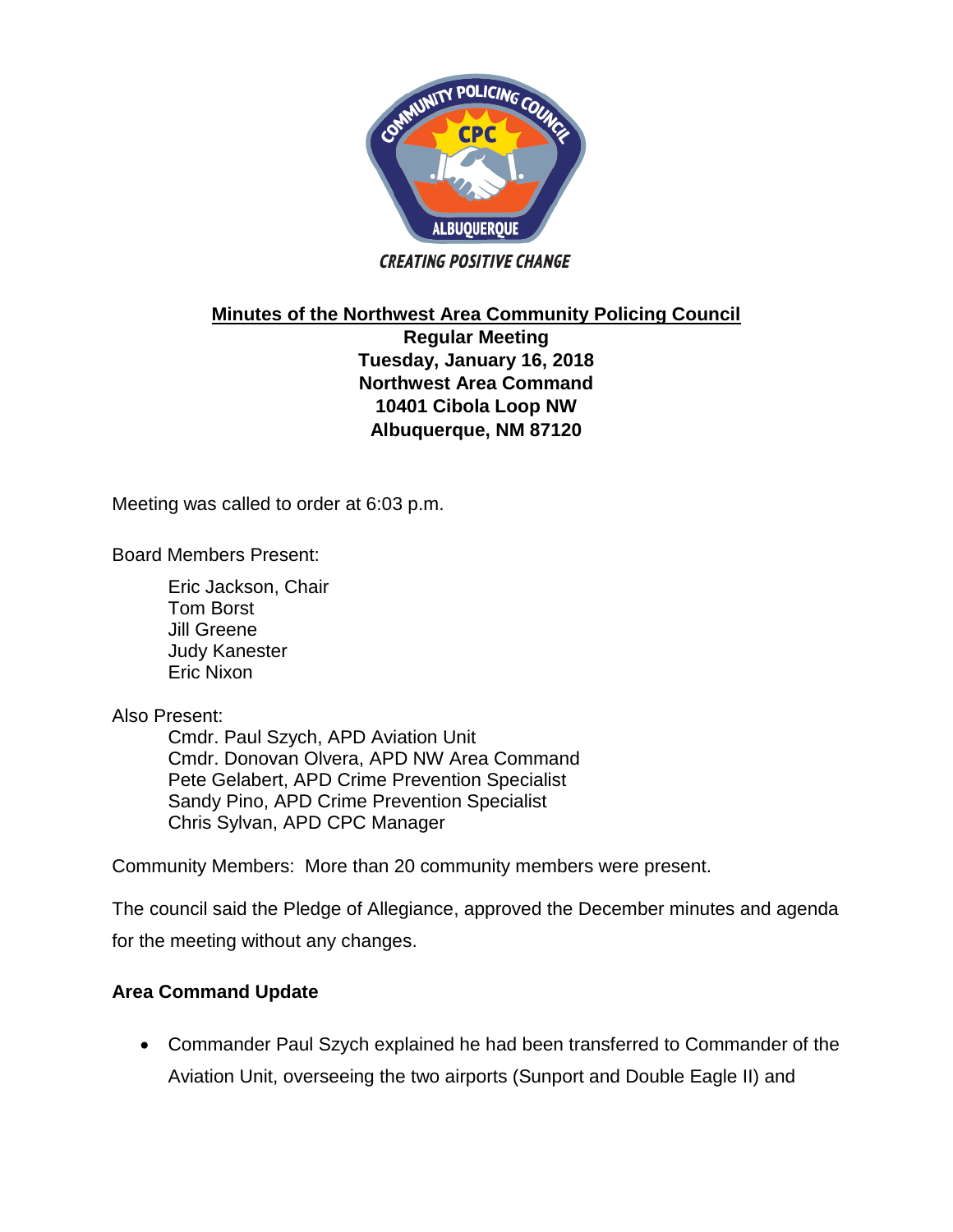working with the department of Homeland Security. The change was unexpected but represented an opportunity to work in a new environment.

- Changes were expected under the new administration and there may be more movement.
- Cmdr. Szych introduced the new NW Area Commander, Donovan Olvera.
- Cmdr. Olvera transferred from Valley Area Command. He has been an APD Commander for three years, having worked in the DWI Unit, the undercover narcotics unit, as a field supervisor, as a supervisor for the Crisis Intervention Team, and as a commander for the criminal investigations division.
- Cmdr. Olvera started out as a poor Chicano in Texas. He served in the military before beginning his career in law enforcement.
- He wants to change the stigma of talking to police officers so he speaks to many community groups. He looks forward to working as a team to increase the quality of life for all community members. Communication is the key, and we need the community to work with APD.
- Cmdr. Olvera invited people to speak to officers, shake their hands. "The officers do the hard work."
- Cmdr. Olvera's Plans for the Northwest Area Command include:
	- o Establishing a "grid system" for the area around Coors & I-40, West Bluff.
	- o Deploying bicycle officers in that area.
	- $\circ$  Officers will work exclusively in their grid area, only taking calls there.
	- o Officers will have an opportunity to get to know their area and the people in it, such as apartment managers.
	- o This approach has been effective in the Valley Area Command.
- Lt. Scott Norris provided an update on the work he is doing:
	- $\circ$  The first meeting of a new business coalition in the West Bluff area is schedule for February  $1<sup>st</sup>$ . The focus will be on education and advice to reduce crime. The goal is to build partnerships with business clusters.
	- o West Bluff is the first coalition but there will be others, such as the Riverside Plaza area, and other clusters moving north.
	- o A community member asked what type of crimes are being committed in the West Bluff area. Lt. Norris reported there are auto and home burglaries, "suspicious activity" calls, narcotics use, and other crimes.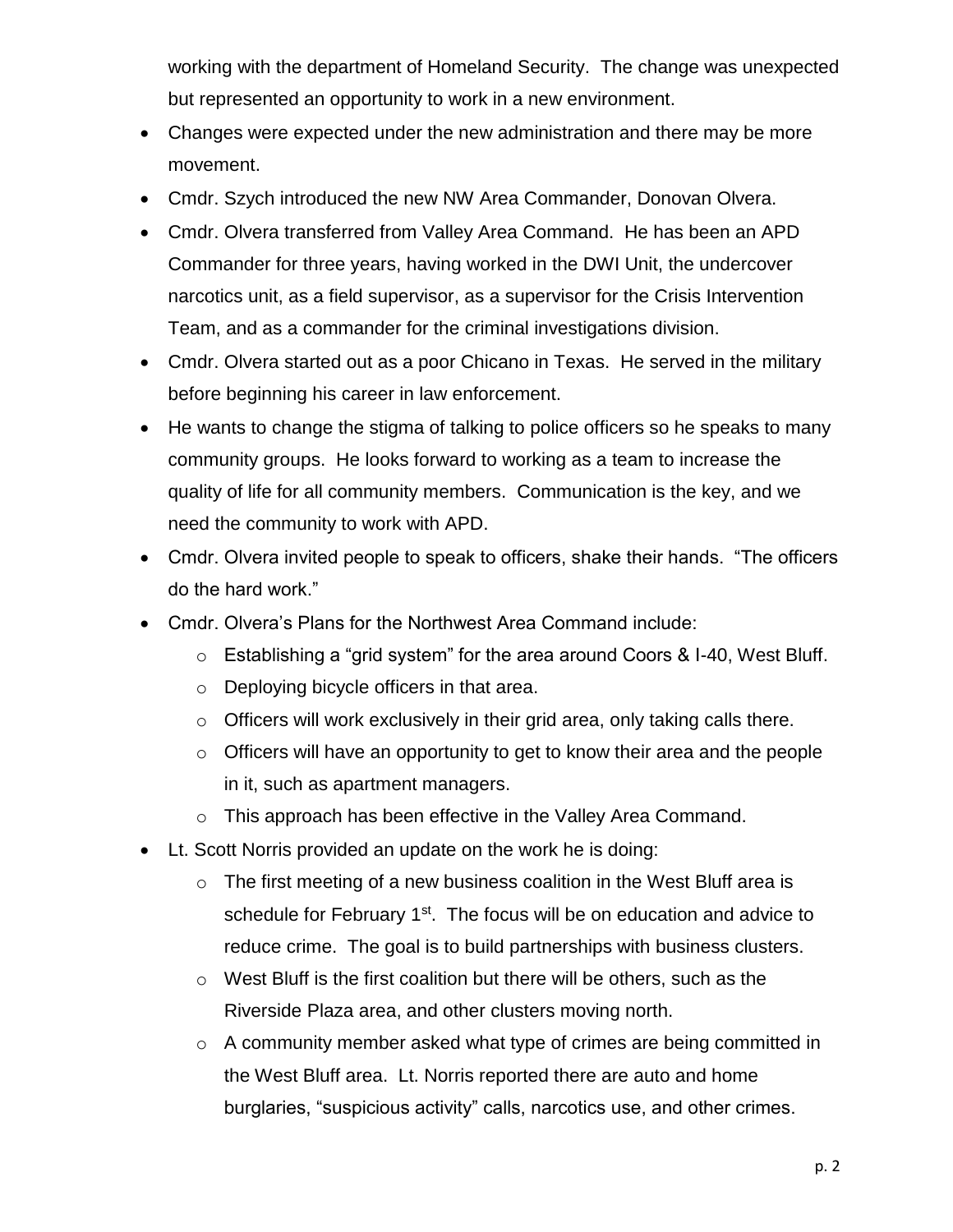There will be strict enforcement in the area. The goal is to prevent the seemingly minor crimes that affect quality of life. The crimes are often aimed at getting things that can be quickly converted into cash to support drug habits.

- $\circ$  A similar plan is in the works to facilitate communication among clusters of neighborhood associations, helping to create teams. Monthly to quarterly meetings would be held with association presidents or their designees. The goal would be to increase communication between the community and APD but also among the local associations.
- Cmdr. Szych reported the Pawnshop Ordinance is still a work in progress. There has been good community turnout at the recent City Council Committee meetings. He will continue to work on support for the ordinance. The goal is to slow down the time it takes for criminals to convert stolen goods into cash.

# **Old Business**

- Suggestion box:
	- o With the change in leadership and upcoming changes with administrative personnel, it is not clear where the suggestion box is in the acquisition process. The CPC will follow up with Cmdr. Olvera in the next few weeks to make new arrangements.
- New meeting day and location:
	- $\circ$  The NWCPC will be moving back to the Don Newton Taylor Ranch Community Center, 4900 Kachina NW. The meeting days will also be changed to the third Wednesday of each month. The next meeting, Wednesday, February 21, 2018, will be at the Community Center.

### **New Business**

 Chris Sylvan was introduced as the new CPC Manager. He will be working to assist and support the CPC's. He is brand new to the position and is still working to become acclimated.

### **Matters from the Public**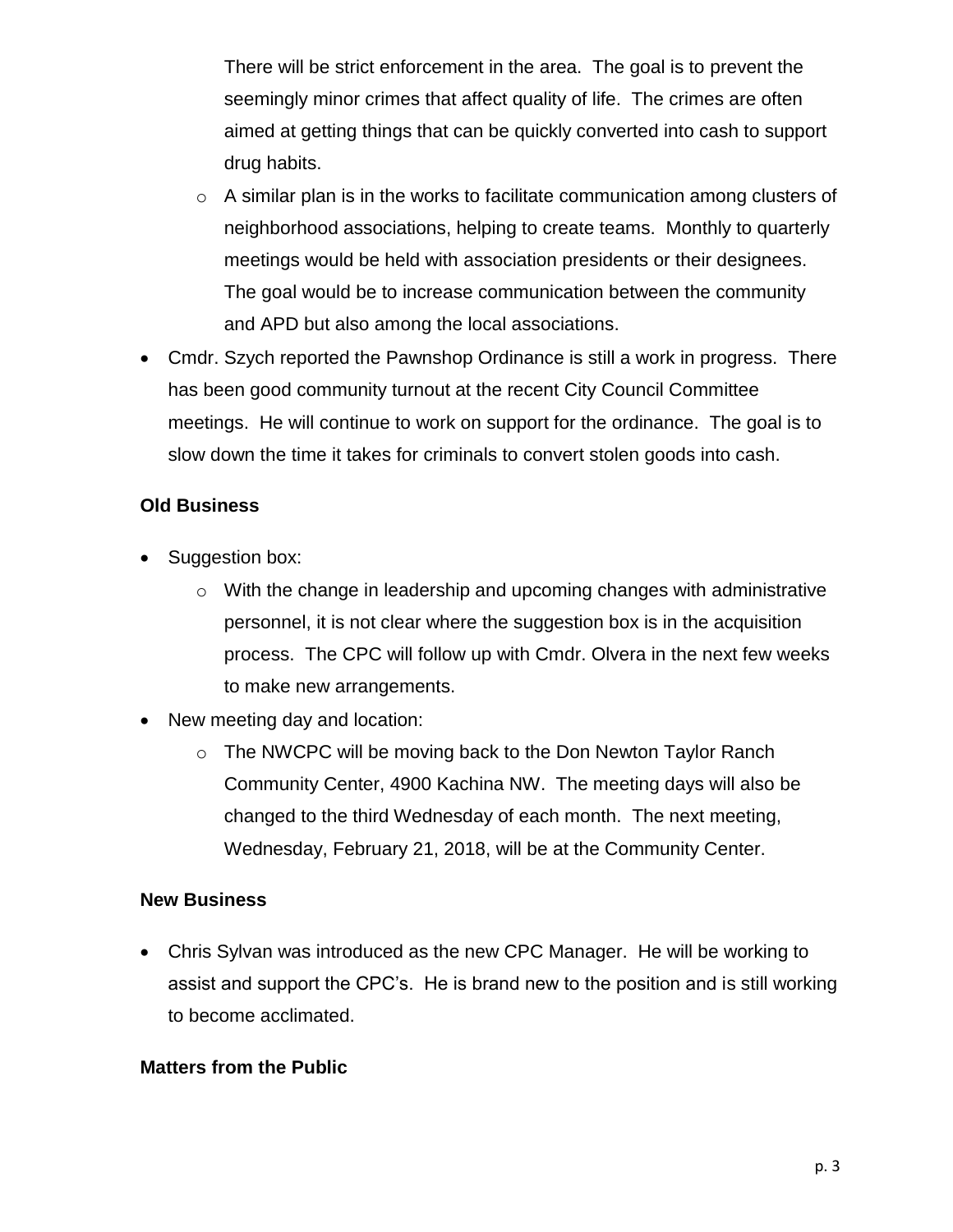- Cmdr. Olvera was asked when the Court Accepted Settlement Agreement (CASA) would end. It will end when the reforms have been completed. The department is committed to the CASA and is actively working to meet its requirements.
- Cmdr. Olvera was asked about recruiting and increasing the number of officers. Cmdr. Olvera stressed that while we need more officers, the department will not compromise their high standards. One of the most effective recruiting tools is officers. People interested in joining APD can schedule ride-alongs.
- A community member said she had been disappointed that there were no officers available at the substation on two occasions. Cmdr. Olvera responded that it is better for the officers to be in the field, so they are not often in the substation. There should, however, be supervisors or detectives available to speak with the public. Cmdr. Olvera will retrain staff to find someone, such as a lieutenant, sergeant, or detective, to speak with community members.
- A community member expressed concern about speeding and reckless driving in the area of McMahon Blvd. and Maravillas Dr. The problems occur during rush hour and also when the local schools let out. Cmdr. Olvera will have his officers check the area and do traffic enforcement (radar). He also will drive that area himself to gain familiarity. The community member was encouraged to contact the City Council for more permanent solutions, such as traffic lights, stop signs, etc.
- Another community member complained of vehicles speeding in the area behind Cibola High School around 2:00 AM – 3:00 AM. Cmdr. Olvera requested the community member e-mail him with details so he can have officers check that area at those times.
- Cmdr. Olvera was asked what the current manpower is for APD. The most recent number is 841 officers.
- A community member asked about the security at Cottonwood Mall. APD has encouraged them to install camera systems but it appears the corporate management overseeing the mall is reluctant to do that.
- Communicating via the NextDoor app was discussed. APD cannot read what has been posted by community members. This was in the original design of the program to avoid a sense of being surveilled by law enforcement (Big Brother).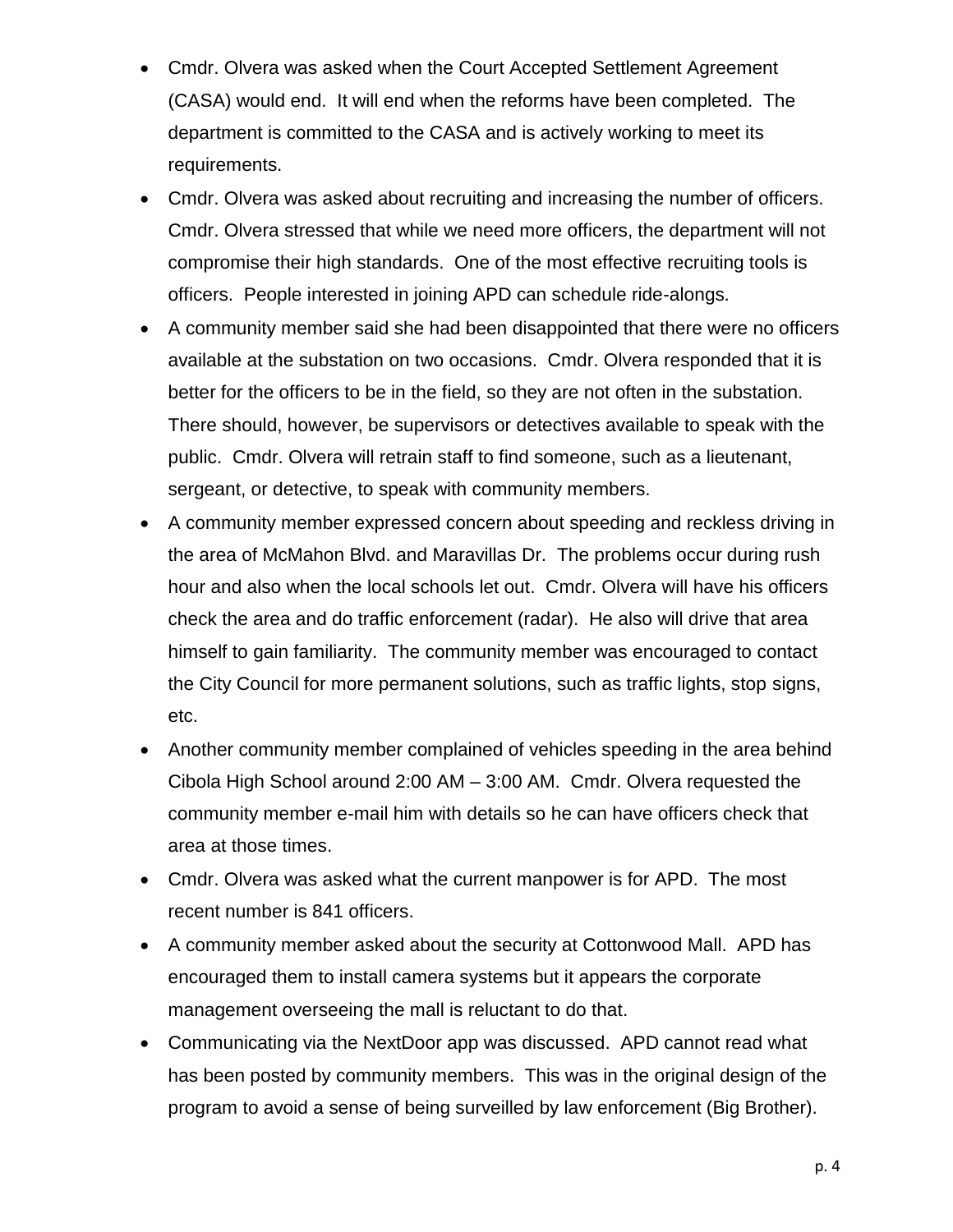Information about crimes or suspicious activity can be forwarded to Pete Gelabert or Sandy Pino. Otherwise, people should call or email them directly. It was suggested that APD publish the fact they cannot read most posts and encourage people to make direct contact. It was further suggested the Office of Neighborhood Coordination could publish that information city-wide, too.

- A community member raised concerns about soliciting in the Paradise Bluffs area. "No Soliciting" signs are available for free at the substations. Pete Gelabert and Sandy Pino distributed signs to the attendees. Several people expressed their belief that having the signs posted had reduced the number of solicitors. Having the signs also provides more support for responding officers. Solicitors must be permitted by the city and must have photo ID. Reputable businesses will follow the rules. If anyone sees suspicious activity, they should call the non-emergency line: 242-COPS (242-2677). If they believe a crime is in progress, they should call 911.
- A community member also asked about seeing meter readers or other utility workers. Are they legitimate or criminals casing the neighborhood? PNM workers will be wearing vests and will have photo ID. They are trained on how to talk to customers and how to address concerns. If a person is not sure, they can call PNM directly and they will verify if the person is an actual PNM employee. Some agencies are now using remote meters or even binoculars to avoid having to walk around people's homes. There have been reports of burglars wearing high-visibility vests and carrying clipboards to give the impression they are meter readers. If a person is not sure about the legitimacy of a person they see acting suspiciously, they should call 242-COPS (242-2677) and let the uniformed officers investigate them. If they believe there is a crime in progress, they should call 911.
- A community member asked about speeding on the freeways. The community would like to see more enforcement and more traffic units. APD has spoken about increasing the strength of the Traffic Unit as manpower increases.
- There was discussion of the Governor's State of the State Address:
	- $\circ$  The governor reported the state has a budget surplus of approximately \$330 Million.